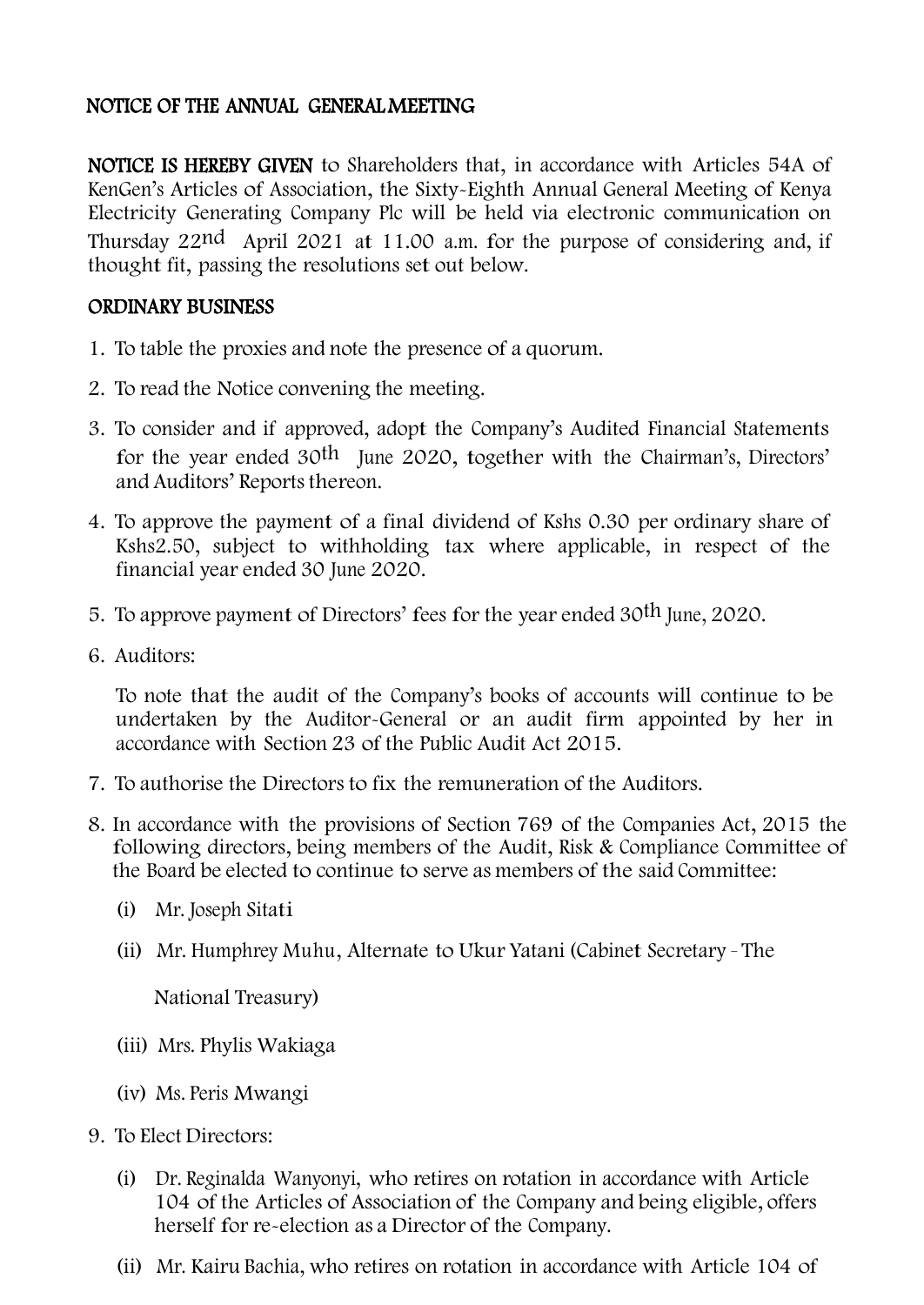the Articles of Association of the Company does not offer himself for reelection as a Director of the Company.

- (iii) Dr. Musa Arusei who retires on rotation in accordance with Article 104 of the Articles of Association of the Company does not offer himself for re-election as a Director of the Company.
- 10. To consider any other business for which due notice has been given.

By Order of the Board

Nela

DAVID K. MWANGI COMPANY SECRETARY

30th March, 2021

## NOTES:

Shareholders will be able to register to follow the meeting, vote electronically or by proxy and may ask questions in advance before the date of the Annual General meeting in the manner detailed as follows:

- (i) Owing to the ongoing Coronavirus 2019 (COVID-19) pandemic and the related Public Health Regulations and directives passed by the Government restricting public gatherings, it is impossible, for KenGen to hold a physical Annual General Meeting. Article 54A of the Articles of Association of the Company provides that "The Members may, if they think fit, confer or hold a meeting by radio, telephone, closed circuit television, video conferencing or other electronic, or other, means of audio or audio/visual communication, or a combination thereof ("Conference"). Notwithstanding that the Members are not present together in one place at the time of the Conference, a resolution passed by the Members constituting a quorum at such a Conference shall be deemed to have been passed at a General Meeting held on the day on which and at the time at which the Conference was held. The provisions of these Articles relating to proceedings of Members apply insofar as they are capable of application mutatis mutandis to such Conference."
- (ii) Shareholders wishing to participate in the meeting should register for the AGM by dialling \*483\*820# on their mobile telephone and follow the various prompts on the registration process.
- (iii) To complete the registration process, shareholders will need to provide their National ID/Passport Numbers which they used to purchase their shares and/or their CDSC Account Number. For assistance shareholders should dial the following helpline number: +254 709170 000/709170 016 from 9.00 a.m. to 3.00 p.m. from Monday to Friday. Shareholders outside Kenya should dial the helpline number for assistance during registration.
- (iv) Registration for the AGM opens on Thursday,  $1<sup>st</sup>$  April, 2021 at 9.00 a.m. and will close on Monday, 19th April 2021 at 5.00 p.m. Shareholders will not be able to register after this time.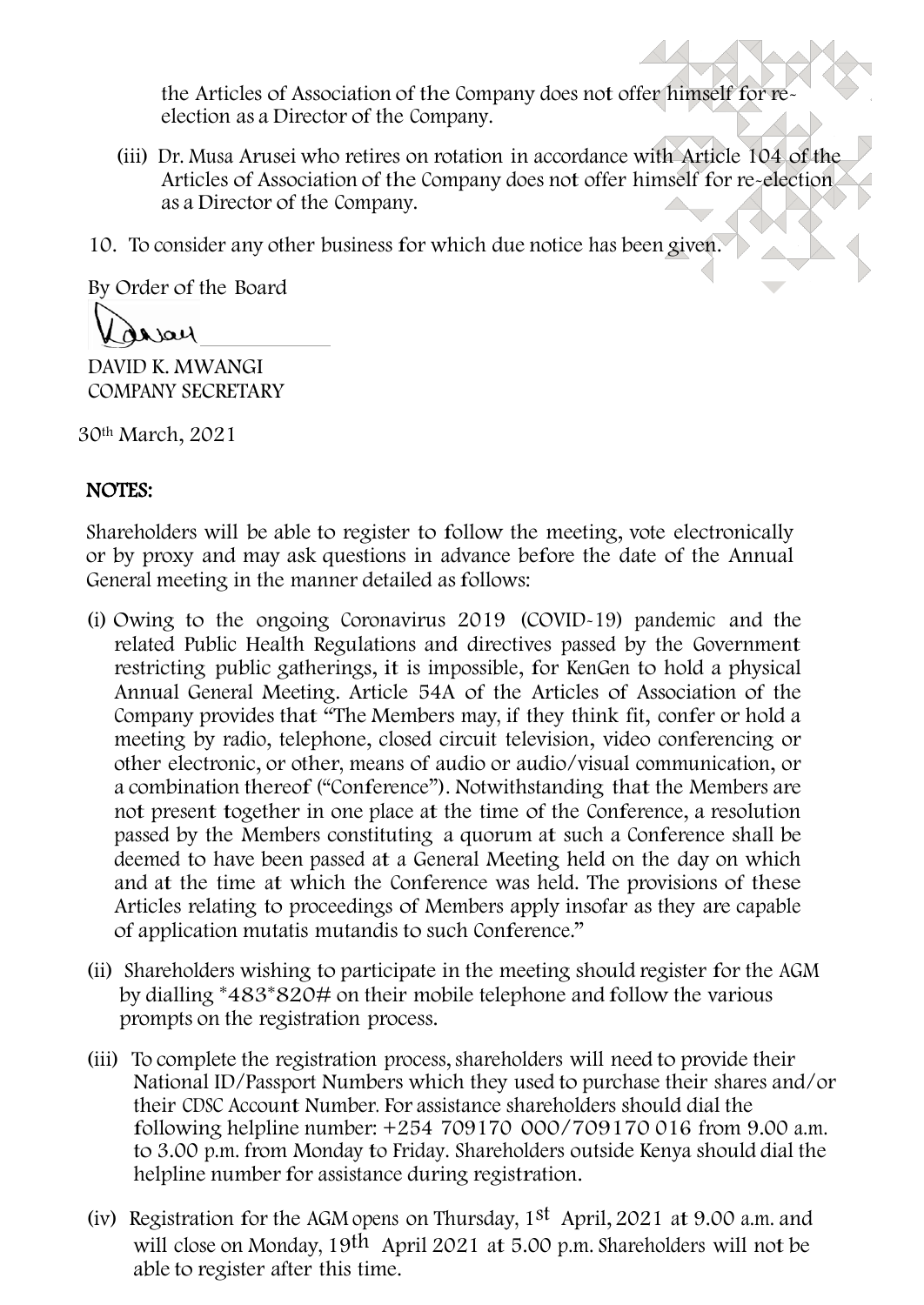- (v) The following documents may be viewed on the Company's website [www.kengen.co.ke](http://www.kengen.co.ke/)
	- (a) a copy of this Notice and the Proxy Form;
	- (b) the Company's Annual Report & Audited Financial Statements for the year ended 30th June 2020 and
- (vi) Any shareholder who is entitled to attend and vote at the Annual General Meeting is entitled to appoint a proxy to attend and vote in his/her stead. Such proxy need not be a member of the Company.
- (vii) A Proxy Form is provided with the Annual Report & Accounts. The Proxy Form can also be obtained from the Company's website [www.kengen.co.ke](http://www.kengen.co.ke/) or from Image Registrars Limited, Absa Towers (formerly Barclays Plaza), 5th Floor, Loita Street, P. O. Box 9287 – 00100, Nairobi, Kenya. Shareholders who do not wish to attend the Annual General Meeting have an option to complete and return the Proxy Form to Image Registrars Limited, or alternatively to the Registered Office of the Company so as to arrive not later than 11.00 a.m. on 19<sup>th</sup> April 2021.
- (viii) Duly signed proxy forms may also be emailed to [kengenagm@image.co.ke](mailto:kengenagm@image.co.ke) in PDF format. A proxy form must be signed by the appointor or his attorney duly authorized in writing. If the appointer is a body corporate, the instrument appointing the proxy shall be given under the Company's common seal or under the hand of an officer or duly authorized attorney of such body corporate.
- (ix) Shareholders wishing to raise any questions or clarifications regarding the AGM may do so on or before 19th April 2021 at 2:30 pm by:
	- (a) sending their written questions by email to agmanterions  $@k$  engen.co.ke; or
	- (b) to the extent possible, physically delivering or posting their written questions with a return physical, postal or email address to the registered office of the Company or P.O. Box 47936 – 00100, Nairobi, or to Image Registrars offices at P. O. Box 9287 – 00100, Nairobi, Kenya. Shareholders must provide their full details (full names, National IS/Passport Number/CDSC Account Number) when submitting their questions or clarifications.

The Company's Directors will provide written responses to the questions received to the return physical, postal or email address provided by the Shareholder no later than 12 hours before the start of the AGM.

A full list of all questions received, and the answers thereto will be published on the Company's website not later than12 hours before the start of the AGM.

(x) The AGM will be streamed live via a link which shall be provided to all shareholders who will have registered to participate in the AGM. Duly registered shareholders and proxies will receive a short message service (SMS/USSD) prompt on their registered mobile numbers, 24 hours prior to the AGM acting as a reminder of the AGM. A second SMS/USSD prompt shall be sent one hour ahead of the AGM, as a reminder that the AGM will begin in